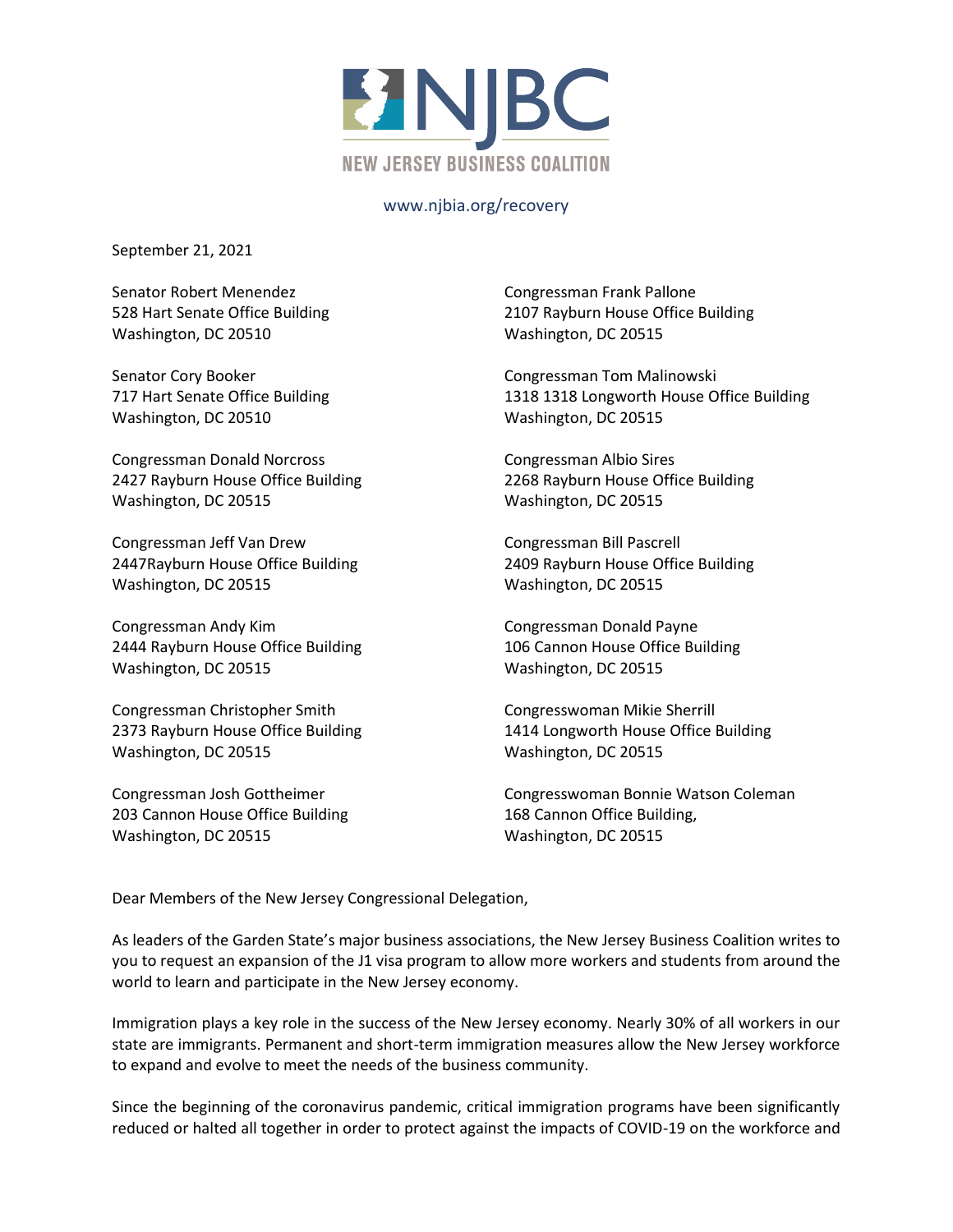public health. Businesses and institutions of higher education have suffered greatly from the lack of immigrant visas issued to potential workers and students that typically supplement our domestic workforce and student populations.

In 2019, 5,272 recipients of J1 summer work travel visas came to New Jersey for temporary employment opportunities. This was the sixth highest total of immigrant summer workers of any state in the nation. Many New Jersey businesses, especially those in the tourism industry, rely heavily on foreign exchange workers to maintain their operations throughout the summer. For some shore businesses, these workers can make up close to half of their seasonal workforce in a typical year.

Unfortunately, the pandemic upended much of this staffing model. On June 22, 2020, President Trump signed Presidential Proclamation 10052, halting the J1 visa program with the intent of protecting American workers from overseas competition and high unemployment during the covid-19 pandemic. As a result, in 2020, there were only 1,546 J1 visa participants in the state.

Presidential Proclamation 10052 expired in March, 2021, but businesses continued to struggle to find J1 visa workers. In 2021, the lack of available visa holders exacerbated the workforce shortage businesses across industries continue to face. In the tourism sector, many businesses were forced to limit their hours of operation and business offerings or close entirely due to lack of staffing. Educational institutions in New Jersey have also suffered from a lack of J1 visa recipients. In 2020, only 420 students and scholars received J1 visas in New Jersey as opposed to 1,623 in 2019. Five professors received J1 visas in the state, down from 22 recipients in 2019.

As colleges and universities in our state continue to face significant financial strains as a result of the pandemic, increasing the number of student visa recipients in New Jersey will bolster university revenues through enrollment. Student, scholar and professor visas also allow for increased diversity of thought and perspectives in the classroom, enhancing the educational experience and creating a stronger, more culturally aware workforce.

As we continue to emerge from the coronavirus pandemic, we urge our Congressional delegation to ensure that the J1 visa program returns to pre-pandemic immigration levels. An international workforce and student base is essential to the operation and recovery of many educational institutions and businesses in need of critical support to recover from the unprecedented challenges of the past 18 months.

Thank you for considering this important request from the New Jersey business community. We look forward to further discussing this critical issue. If you have any questions, please contact NJBIA Chief Government Affairs Officer Chrissy Buteas at [cbuteas@njbia.org.](mailto:cbuteas@njbia.org)

American Camp Association NY/NJ American Institute of Architects/ NJ Chapter American Council of Engineering Companies of New Jersey American Physical Therapy Association of New Jersey Big I New Jersey Burlington County Regional Chamber of Commerce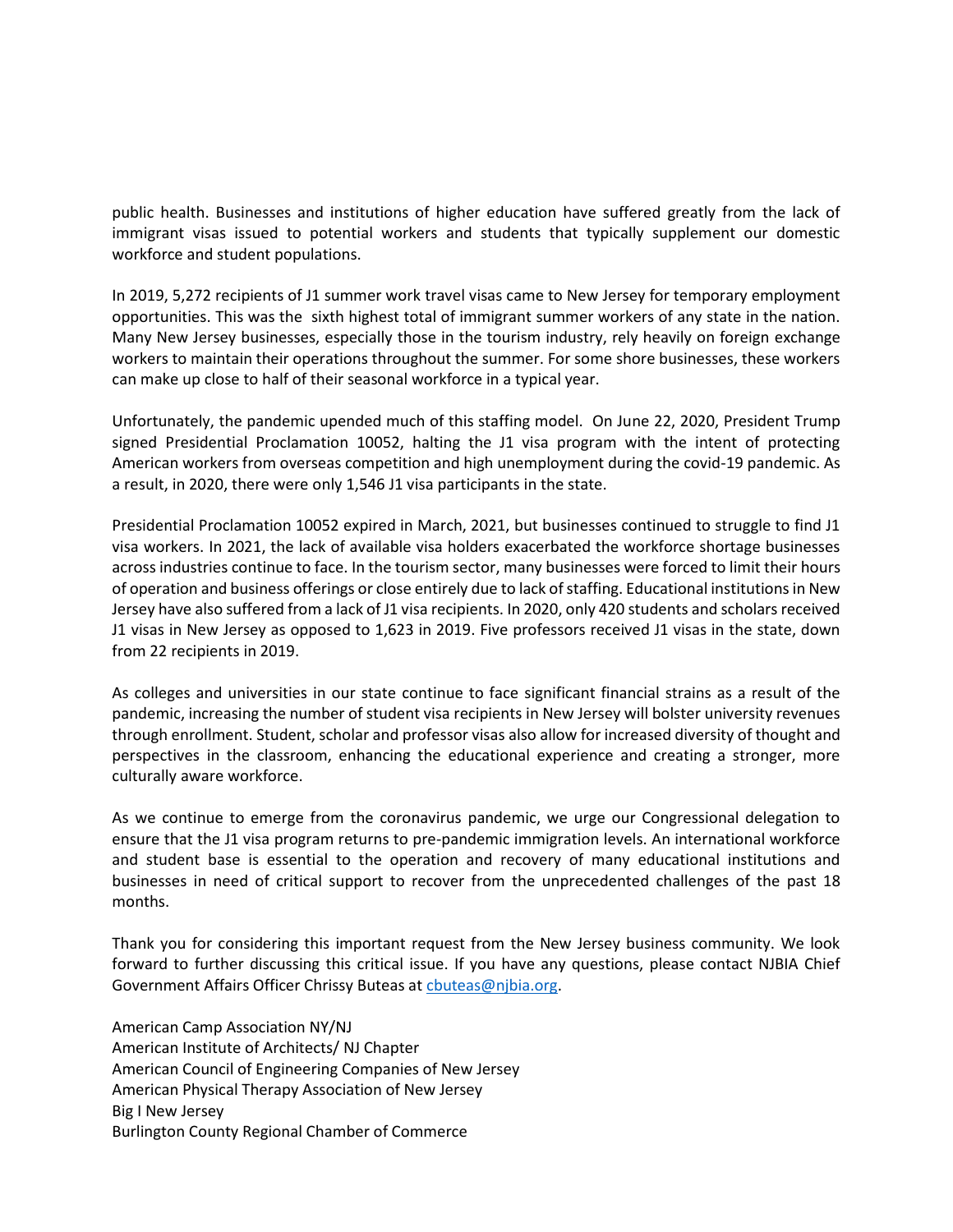Cape May County Chamber of Commerce Capital Region Minority Chamber of Commerce Chamber of Commerce of Greater Philadelphia Chamber of Commerce Southern New Jersey Commerce and Industry Association of New Jersey CrossState Credit Union Association Downtown New Jersey Early Childhood Education Advocates Eastern Monmouth Area Chamber of Commerce Employers Association of NJ Fuel Merchants Associates of NJ Garden State Pharmacy Owners, Inc Greater Atlantic City Chamber of Commerce Greater Lehigh Valley Chamber of Commerce Greater NJ MotorCoach Association Greater Toms River Chamber of Commerce Greater Westfield Area Chamber of Commerce HealthCare Institute of New Jersey Hoboken Chamber of Commerce Home Care & Hospice Association of New Jersey Home Health Services Association of New Jersey Hudson County Chamber of Commerce Hunterdon County Chamber of Commerce Insurance Council of New Jersey Jersey Shore Partnership Mahwah Regional Chamber of Commerce Marine Trades Association of New Jersey Middlesex County Regional Chamber of Commerce Meadowlands Chamber Monmouth Ocean Development Council Morris County Chamber of Commerce NAIOP-NJ National Federation of Independent Business (NFIB) Newark Alliance Newark Regional Business Partnership New Jersey Asphalt Pavement Association New Jersey Association of Mental Health & Addiction Agencies New Jersey Association of Osteopathic Physicians and Surgeons New Jersey Bankers Association New Jersey Business & Industry Association New Jersey Camps Government Affairs Project New Jersey Campground Owners and Outdoor Lodging Association New Jersey Civil Justice Institute New Jersey Coalition of Automotive Retailers New Jersey Concrete and Aggregate Association